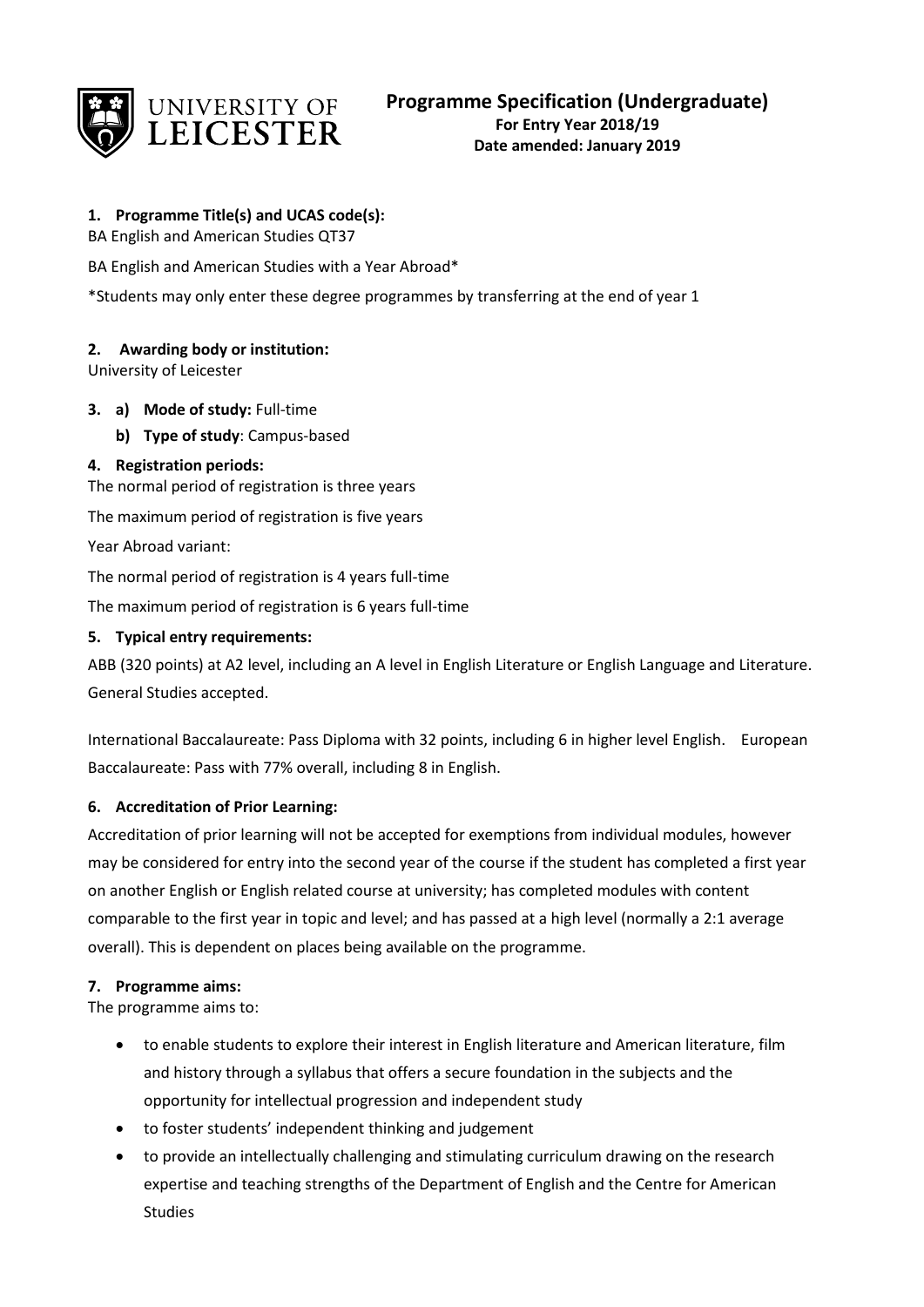- to develop students' skills in close reading and literary and cultural analysis
- to develop students' ability to carry out independent research
- to develop students' ability to communicate clearly and effectively
- to deliver lectures, seminars, workshops and individual supervision
- to enable students to develop and demonstrate a range of skills necessary for the study of English and American literature, film and history at undergraduate and postgraduate level
- to enable students to develop transferable skills necessary for successful career development and effective independent learning
- [For those on the Year Abroad] To enable students to develop and broaden their learning experience by studying at a non-UK University;
- [For those on the Year Abroad] to enable students to enrich their all-round educational and personal development by studying at a non-UK University.

## **8. Reference points used to inform the programme specification:**

- The Framework for Higher Education Qualifications in England, Wales and Northern Ireland (FHEQ)
- Benchmark statement for English
- <http://www.qaa.ac.uk/en/Publications/Documents/SBS-English-15.pdf>
- QAA Subject Benchmark statement for Area Studies
- <http://www.qaa.ac.uk/Publications/InformationAndGuidance/Documents/areastudies08.pdf>
- University of Leicester Learning Strategy
- <http://www2.le.ac.uk/offices/sas2/quality/learnteach>
- University of Leicester Employability Strategy
- University of Leicester Periodic Review of English (1996, 2004, 2012)
- University of Leicester Periodic Review of American Studies (2013)
- First Destination Survey
- Graduate Survey
- Staff-student Consultative Committee student survey
- External Examiners' Reports
- Annual Development Review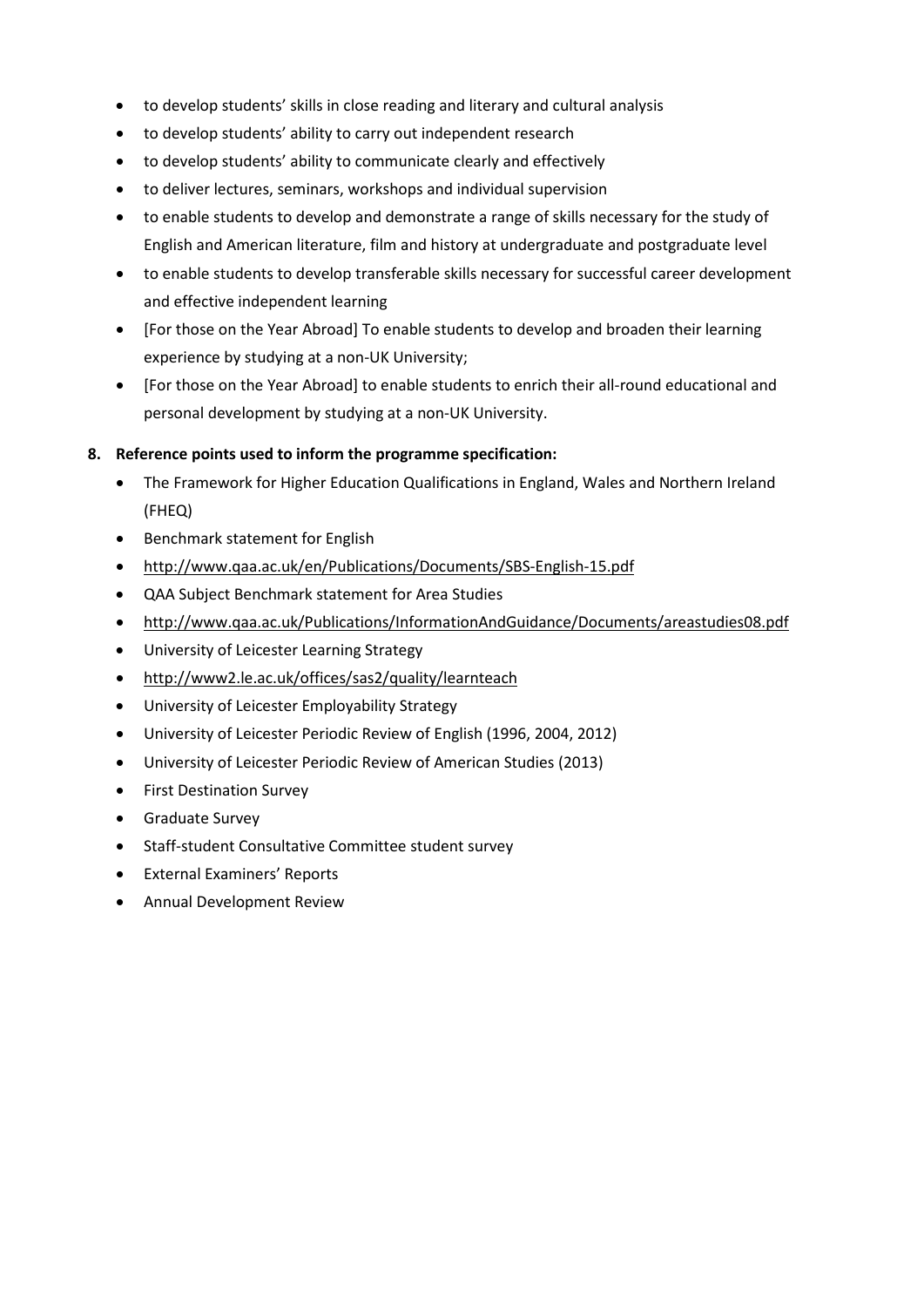#### **9. Programme Outcomes:**

| <b>Intended Learning Outcomes</b> | <b>Teaching and Learning Methods</b>                              | <b>How Demonstrated?</b>             |
|-----------------------------------|-------------------------------------------------------------------|--------------------------------------|
|                                   | (a) Discipline specific knowledge and competencies                |                                      |
|                                   | (i) Mastery of an appropriate body of knowledge                   |                                      |
| Demonstrate mastery of an         | Seminars, lectures, supervisions,                                 | Essays, essay-based examinations,    |
| appropriate body of literary,     | tutorials, workshops, directed                                    | dissertation, seminar presentations, |
| critical and historical knowledge | reading, written assignments,                                     | seminar discussion.                  |
| and practice pertaining to        | independent research, resource-                                   |                                      |
| English literature and to the     | based learning.                                                   |                                      |
| study of the USA.                 |                                                                   |                                      |
|                                   | (ii) Understanding and application of key concepts and techniques |                                      |
| Demonstrate skills of a close     | Seminars, lectures, supervisions,                                 | Essays, essay-based examinations,    |
| reader of literary texts.         | tutorials, workshops, directed                                    | dissertation, seminar presentations, |
|                                   | reading, written assignments,                                     | seminar discussion.                  |
| Demonstrate a knowledge of        | independent research,                                             |                                      |
| and application of a variety of   |                                                                   |                                      |
| methodological approaches to      |                                                                   |                                      |
| the study of English.             |                                                                   |                                      |
|                                   |                                                                   |                                      |
| Demonstrate an understanding      |                                                                   |                                      |
| of literary history and literary  |                                                                   |                                      |
| genre.                            |                                                                   |                                      |
|                                   |                                                                   |                                      |
| Demonstrate an understanding      | Lectures, seminars, tutorials,                                    |                                      |
| of the multidisciplinary          | directed reading, independent                                     |                                      |
| approach to the study of          | research, application of IT skills,                               |                                      |
| American culture, film and        | team work                                                         |                                      |
| history.                          |                                                                   |                                      |
|                                   |                                                                   |                                      |
| Demonstrate a variety of critical | Seminars, tutorials independent                                   |                                      |
| approaches to the                 | research, application of IT skills,                               |                                      |
| interpretation of American        | team work.                                                        |                                      |
| literature, culture, film and     |                                                                   |                                      |
| history.                          |                                                                   |                                      |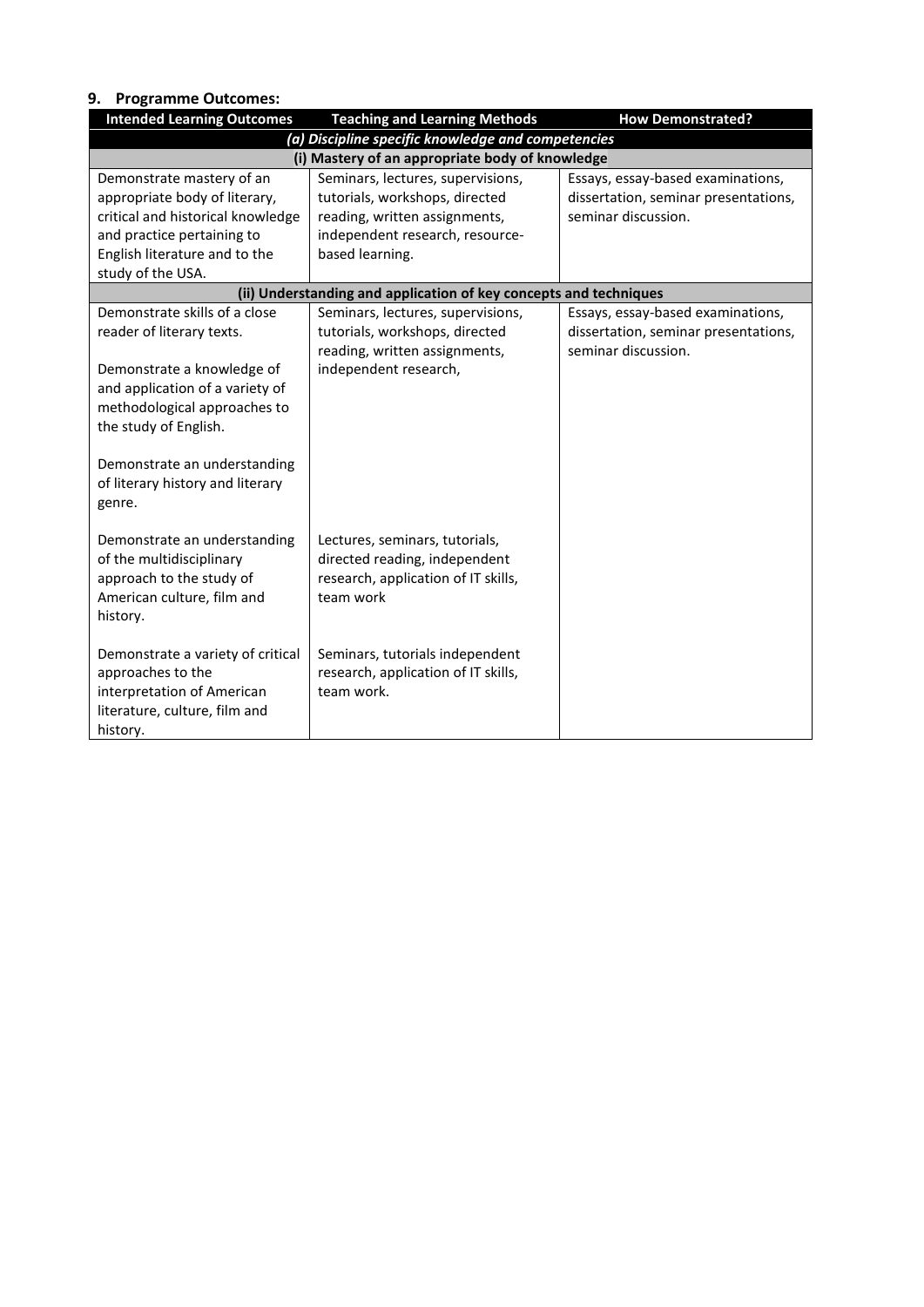| <b>Intended Learning Outcomes</b>                                                                                                               | <b>Teaching and Learning Methods</b>                                                                               | <b>How Demonstrated?</b>                                                                         |
|-------------------------------------------------------------------------------------------------------------------------------------------------|--------------------------------------------------------------------------------------------------------------------|--------------------------------------------------------------------------------------------------|
|                                                                                                                                                 | (iii) Critical analysis of key issues                                                                              |                                                                                                  |
| Analyse literary texts for their<br>formal, thematic and rhetorical<br>significance.                                                            | Seminars, lectures, supervisions,<br>workshops, directed reading,<br>written assignments, independent<br>research, | Essays, essay-based examinations,<br>dissertation, seminar presentations,<br>seminar discussion. |
| Demonstrate self-consciousness<br>about critical methods.                                                                                       |                                                                                                                    |                                                                                                  |
| Demonstrate understanding of<br>the history of literature and the<br>historical differences between<br>texts.                                   |                                                                                                                    |                                                                                                  |
| Analyse and integrate an<br>understanding of the culture,<br>film and history of the United<br>States.                                          | Lectures, tutorials, seminars,<br>directed reading, independent<br>research, team work, dissertation.              |                                                                                                  |
| Analyse historical and cultural<br>processes in the formation and<br>development of the United<br>States as a nation.                           |                                                                                                                    |                                                                                                  |
| Develop the ability to utilize<br>effectively the critical methods<br>that contribute to the<br>interdisciplinary field of<br>American Studies. |                                                                                                                    |                                                                                                  |
|                                                                                                                                                 | (iv) Clear and concise presentation of material                                                                    |                                                                                                  |
| Present and develop key ideas                                                                                                                   | Tutorials, seminars, directed                                                                                      | Essays, essay-based examinations,                                                                |
| and arguments in a variety of                                                                                                                   | reading, independent research,                                                                                     | dissertation, seminar presentations,                                                             |
| written and oral formats.                                                                                                                       | team work, dissertation.                                                                                           | seminar discussion.                                                                              |
|                                                                                                                                                 | (v) Critical appraisal of evidence with appropriate insight                                                        |                                                                                                  |
| Marshall appropriate evidence                                                                                                                   | Seminars, lectures, supervisions,                                                                                  | Essays, essay-based examinations,                                                                |
| in close reading, critical analysis                                                                                                             | tutorials, workshops, directed                                                                                     | dissertation, seminar presentations,                                                             |
| and contextualization of a range                                                                                                                | reading, written assignments,                                                                                      | seminar discussion.                                                                              |
| of texts, documents and other<br>source material.                                                                                               | independent research, team work, IT<br>skills, dissertation.                                                       |                                                                                                  |
| Use evidence effectively in the<br>construction of arguments                                                                                    |                                                                                                                    |                                                                                                  |
|                                                                                                                                                 | (vi) Other discipline specific competencies                                                                        |                                                                                                  |
| Demonstrate imagination,                                                                                                                        | Seminars, lectures, supervisions,                                                                                  | Essays, essay-based examinations,                                                                |
| sensibility and linguistic fluency.                                                                                                             | workshops, directed reading,<br>written assignments, independent                                                   | dissertation, seminar presentations,<br>seminar discussion.                                      |
| Design, research and present a                                                                                                                  | research.                                                                                                          |                                                                                                  |
| sustained and independently                                                                                                                     |                                                                                                                    | Dissertation, final year module                                                                  |
| conceived piece of writing                                                                                                                      | Independent research, long and                                                                                     | essays.                                                                                          |
| reflecting an understanding of                                                                                                                  | comparative essays.                                                                                                |                                                                                                  |
| one or more contributing                                                                                                                        |                                                                                                                    |                                                                                                  |
| disciplines in American Studies                                                                                                                 |                                                                                                                    |                                                                                                  |
| (if opting for an American                                                                                                                      |                                                                                                                    |                                                                                                  |
| Studies dissertation) or English<br>(if opting for an English                                                                                   |                                                                                                                    |                                                                                                  |
| dissertation)                                                                                                                                   |                                                                                                                    |                                                                                                  |
|                                                                                                                                                 |                                                                                                                    |                                                                                                  |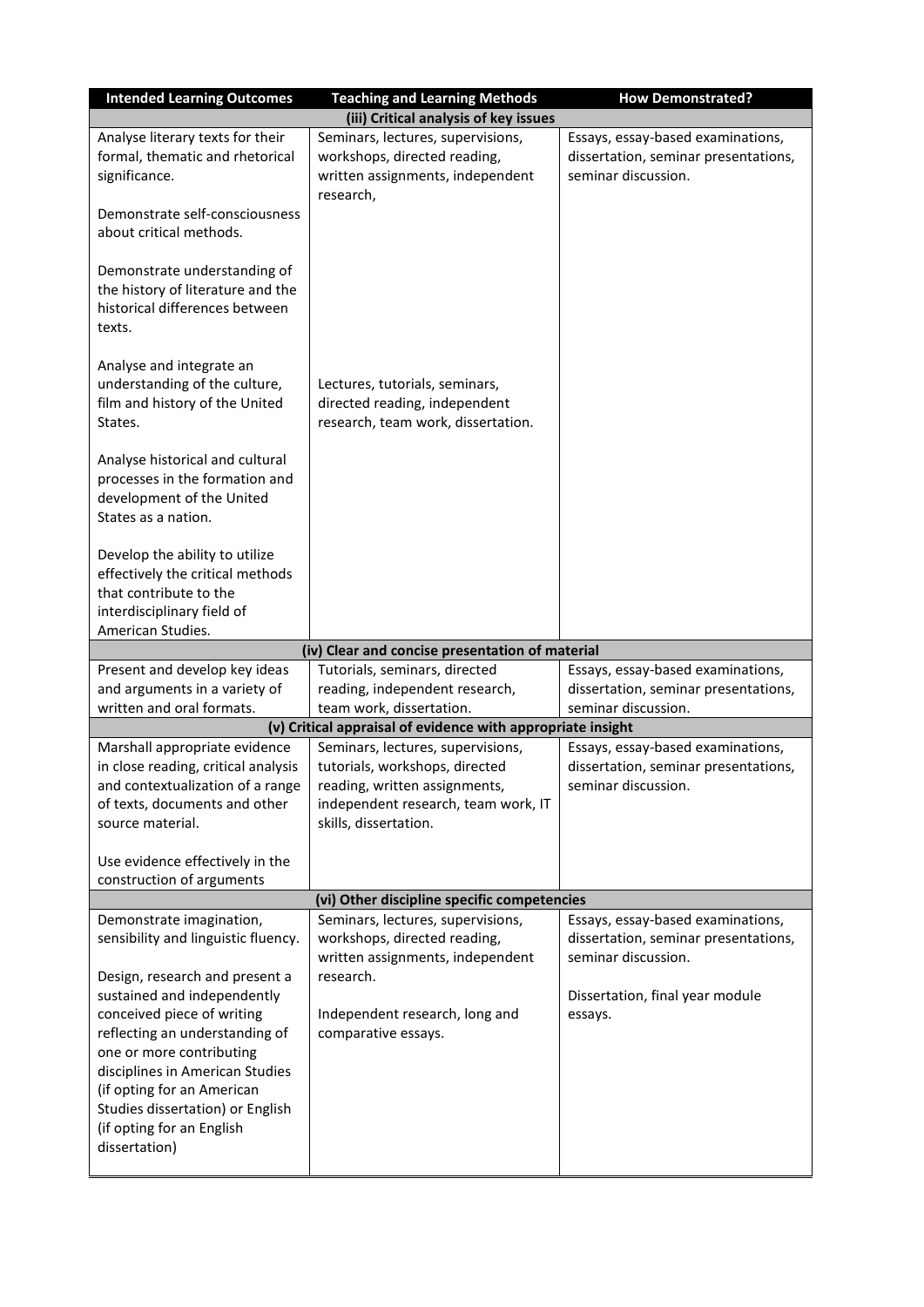| <b>Intended Learning Outcomes</b>                                                                                                                                                          | <b>Teaching and Learning Methods</b>                                                                                                                                                     | <b>How Demonstrated?</b>                                                                                                            |
|--------------------------------------------------------------------------------------------------------------------------------------------------------------------------------------------|------------------------------------------------------------------------------------------------------------------------------------------------------------------------------------------|-------------------------------------------------------------------------------------------------------------------------------------|
|                                                                                                                                                                                            | (b) Transferable skills<br>(i) Oral communication                                                                                                                                        |                                                                                                                                     |
|                                                                                                                                                                                            |                                                                                                                                                                                          |                                                                                                                                     |
| Present arguments orally<br>pertaining to English Literature<br>and American Studies in a range<br>of registers and to audiences<br>with different needs.                                  | Seminars, workshops, presentation<br>of team work projects.                                                                                                                              | Oral presentations.                                                                                                                 |
| Participate effectively in group<br>discussion.                                                                                                                                            |                                                                                                                                                                                          |                                                                                                                                     |
| Make appropriate use of visual<br>aids and supporting material.                                                                                                                            |                                                                                                                                                                                          |                                                                                                                                     |
|                                                                                                                                                                                            | (ii) Written communication                                                                                                                                                               |                                                                                                                                     |
| Present written arguments of<br>varying lengths and levels of<br>formality.                                                                                                                | Lectures, seminars, workshops,<br>supervisions, tutorials.                                                                                                                               | Essays, essay-based examinations,<br>dissertation, contribution to seminar<br>discussion.                                           |
| Demonstrate clarity, fluency<br>and coherence in written<br>expression.                                                                                                                    |                                                                                                                                                                                          |                                                                                                                                     |
|                                                                                                                                                                                            | (iii) Information technology                                                                                                                                                             |                                                                                                                                     |
| Use word-processing, internet,<br>email, Blackboard, effectively,<br>including use of IT for<br>bibliographic and archive<br>searches, data analysis and<br>written/visual presentation of | Seminars, lectures, supervisions,<br>workshops, directed reading,<br>written assignments, independent<br>research. Induction programme,<br>computer practical classes, data<br>analysis. | Essays, essay-based examinations,<br>dissertation, seminar presentations.<br>Computer-based exercises, problem-<br>based exercises. |
| evidence and interpretation.                                                                                                                                                               |                                                                                                                                                                                          |                                                                                                                                     |
|                                                                                                                                                                                            | (iv) Numeracy                                                                                                                                                                            |                                                                                                                                     |
|                                                                                                                                                                                            | (v) Team working                                                                                                                                                                         |                                                                                                                                     |
| Solve problems collaboratively<br>by participating in group<br>projects on AM1002 and in<br>ALGs (Autonomous Learning<br>Groups) on EN1010.                                                | Group work for projects, seminars,<br>formative and summative group<br>work projects, workshops.                                                                                         | Group projects and reports. Group<br>seminar presentations, contribution<br>to discussions, contribution to<br>teamwork exercises.  |
| Reflect on the value and<br>challenges of group working.                                                                                                                                   |                                                                                                                                                                                          |                                                                                                                                     |
| Collaboratively identify<br>methodologies, manage the<br>distribution of effort and<br>collectively arrive at<br>conclusions.                                                              |                                                                                                                                                                                          |                                                                                                                                     |
|                                                                                                                                                                                            | (vi) Problem solving                                                                                                                                                                     |                                                                                                                                     |
| Solve literary critical, literary<br>theoretical, literary historical<br>and historical problems.                                                                                          | Seminars, lectures, supervisions,<br>workshops, directed reading,<br>written assignments, independent<br>research, team work.                                                            | Essays, essay-based examinations,<br>dissertation, seminar presentations,<br>seminar discussion, computer-based<br>exercises.       |
| Design a research methodology.<br>Make analytic links between<br>cognate disciplines in American<br>Studies.                                                                               |                                                                                                                                                                                          |                                                                                                                                     |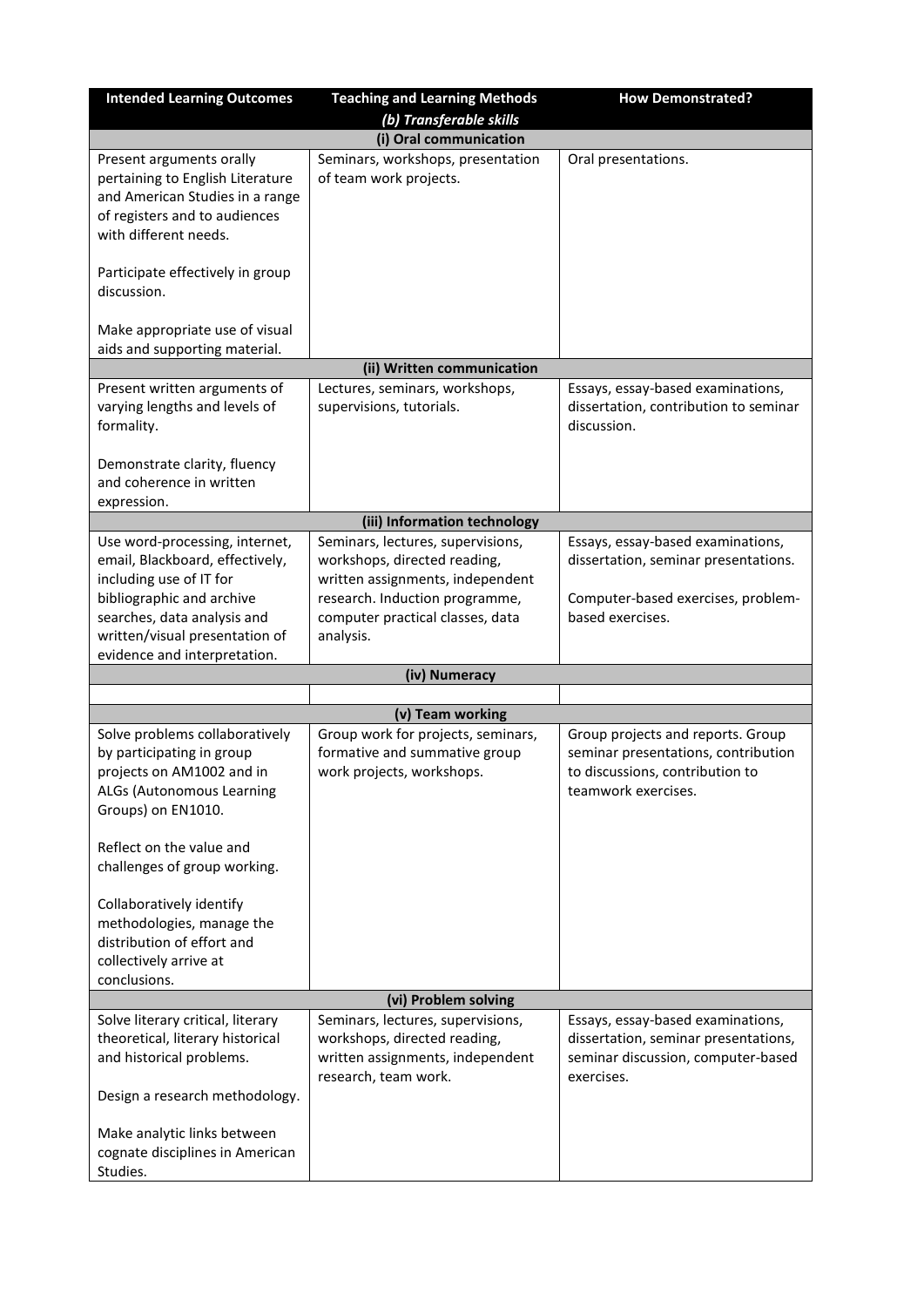| <b>Intended Learning Outcomes</b> | <b>Teaching and Learning Methods</b>  | <b>How Demonstrated?</b>             |
|-----------------------------------|---------------------------------------|--------------------------------------|
|                                   | (vii) Information handling            |                                      |
| Identify, retrieve and            | Seminars, lectures, supervisions,     | Essays, essay-based examinations,    |
| manipulate textual, literary,     | workshops, directed reading,          | dissertation, seminar presentations, |
| historical and critical sources   | written assignments, independent      | group projects, seminar discussion,  |
| and information.                  | research, computer practical classes, | computer-based exercises, problem-   |
|                                   | team work.                            | based exercises.                     |
| Transform the significance of     |                                       |                                      |
| this information in the           |                                       |                                      |
| construction of arguments.        |                                       |                                      |
|                                   | (viii) Skills for lifelong learning   |                                      |
| Demonstrate intellectual          | PDP including tutorials with personal | PDP record, dissertation, seminar    |
| independence.                     | tutor. Seminars, career development   | exercises, team-work projects,       |
|                                   | programmes. Dissertation,             | curriculum vitae                     |
| Reflect on your own learning,     | independent research.                 |                                      |
| achievements and plans for        |                                       |                                      |
| personal, educational and         |                                       |                                      |
| career development.               |                                       |                                      |
|                                   |                                       |                                      |
| Manage the time and resources     |                                       |                                      |
| available to you.                 |                                       |                                      |

## **10. Progression points:**

Students must accumulate 120 credits in each year. First year modules do not form part of the degree classification since it is a qualifying year. In the second and third years, students must accumulate 60 credits per semester.

Subject to the achievement of an overall average of 40%, modules may be passed at a level sufficient for the award of credit (marks between 35% to 39%). This means that students with a credit-weighted average of less than 40% overall will be deemed to have failed all modules in which a mark of less than 40% has been obtained; students with a credit-weighted average of 40% or more overall will be deemed to have failed all modules in which a mark of less than 35% has been obtained.

Degree classification is based upon modules totalling 240 credits (360 credits for the four-year variant of this degree programme) successfully accumulated from second and third year modules, in accordance with the requirements for the regulations of the degree.

Students on the four-year variant of this degree programme must have no more than 30 credits outstanding before entering their third year (year abroad).

Students on the four-year variant of this degree programme must have no more than 30 credits of year two modules outstanding before entering their final year. A student who does not achieve the threshold level will normally be required to transfer to the three-year variant of this programme, but will be considered by a progression board on a case-by-case basis prior to entering the final year of their studies.

In accordance wit[h Senate Regulation 5: Regulations governing undergraduate](https://www2.le.ac.uk/offices/sas2/regulations/documents/senatereg5-undergraduates) programmes of study, in cases where a student has failed to meet a requirement to progress he or she will normally be required to withdraw from the course.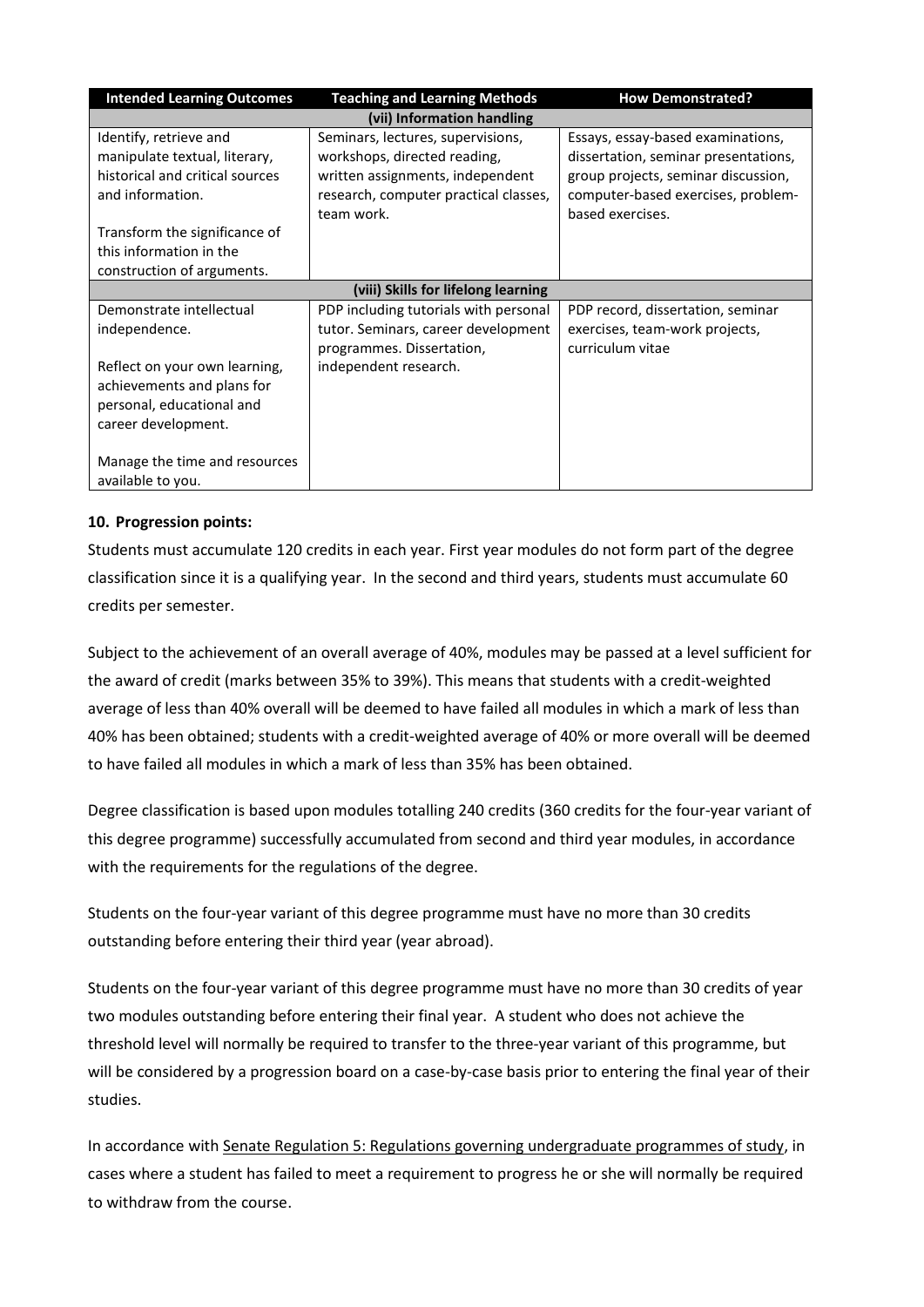#### **11. Scheme of Assessment**

This programme follows the standard scheme of award and classification set out in [Senate Regulation 5.](http://www2.le.ac.uk/offices/sas2/regulations/documents/senatereg5-undergraduates.pdf)

#### **12. Special features:**

Students are eligible to apply to transfer to a 4-year Joint English and American Studies degree, with a year abroad, either

1. in the United States or Canada

2. or at one of the European partner institutions of the School of Arts (English).

An array of research-driven Special Subjects are offered in the second and third years of the degree. The programme, as a whole, offers choice at every level of the degree and the ability to complete a selfselected piece of research in the dissertation.

#### **13. Indications of programme quality**

English at UOL has been consistently rated highly in the UK. It has been judged 'excellent' in teaching and highly rated in the last REF exercise. The Centre for American Studies has been rated in the top five American Studies undergraduate programmes in the UK. The Centre for American Studies has come first in the National Student Survey on numerous occasions over the past eight years.

#### **14. External Examiners**

The details of the External Examiner(s) for English and the most recent External Examiners' reports can be found [here.](https://exampapers.le.ac.uk/xmlui/handle/123456789/186)

The details of the External Examiner(s) for American Studies and the most recent External Examiners' reports can be found [here](https://exampapers.le.ac.uk/xmlui/handle/123456789/174)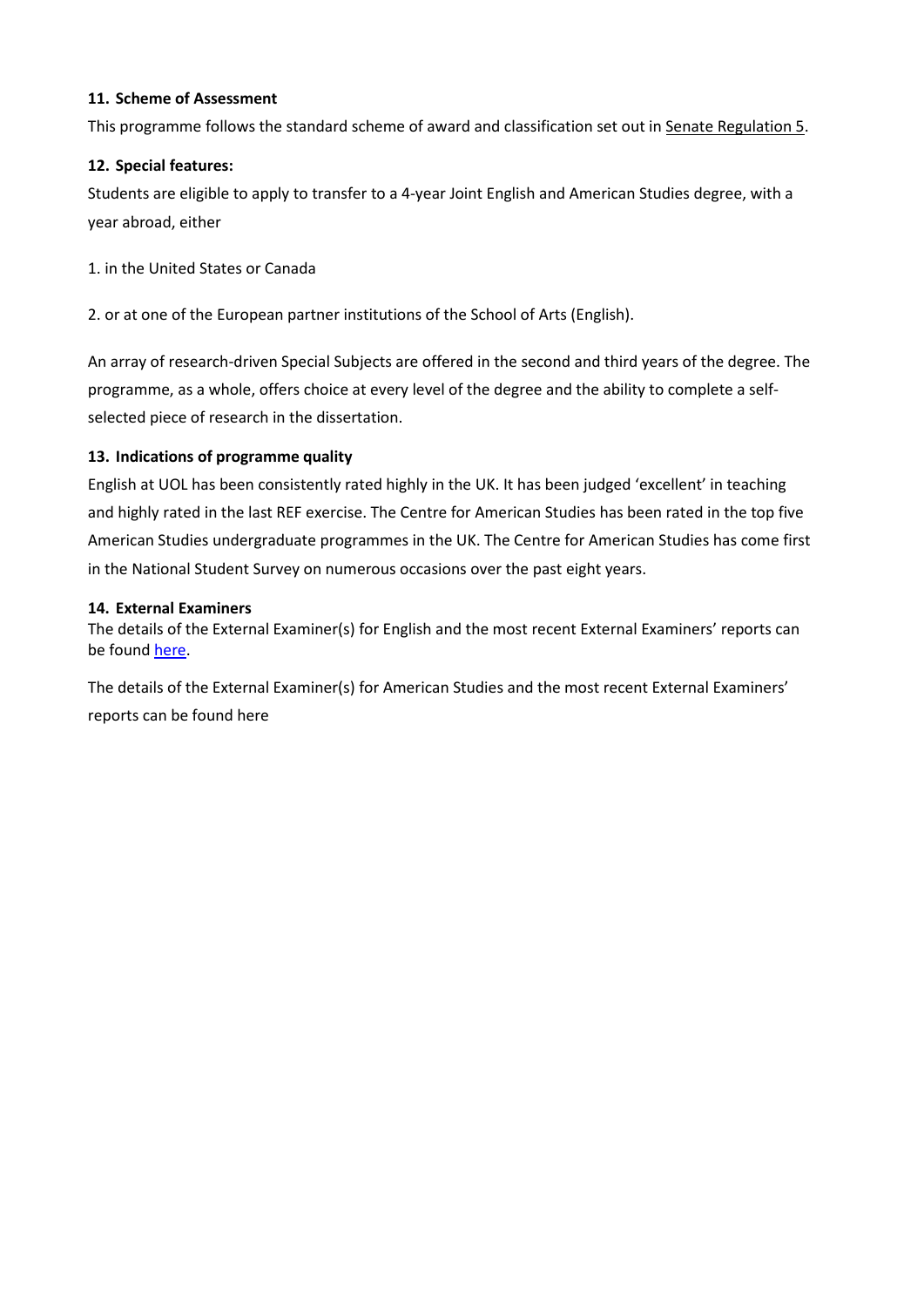| <b>BA ENGLISH AND AMERICAN STUDIES</b> |  |  |  |  |
|----------------------------------------|--|--|--|--|
|----------------------------------------|--|--|--|--|

#### **SEMESTER 1**

| <b>Core Modules</b>        |                                                                         | <b>Credits</b> |
|----------------------------|-------------------------------------------------------------------------|----------------|
| EN1010                     | <b>Reading English</b>                                                  | 15             |
| EN1020                     | A Literary Genre: The Novel                                             | 30             |
| AM1002                     | <b>Classic US Texts</b>                                                 | 15             |
|                            | <b>Semester Total</b>                                                   | 60             |
|                            | <b>SEMESTER 2</b>                                                       |                |
| <b>Core Modules</b>        |                                                                         | <b>Credits</b> |
| HA1224                     | American Film and Visual Culture                                        | 15             |
| AM1005                     | <b>Modern American Writing</b>                                          | 15             |
| EN1050                     | Renaissance Drama: Shakespeare and his Contemporaries                   | 30             |
|                            | <b>Semester Total</b>                                                   | 60             |
|                            |                                                                         |                |
| <b>SECOND YEAR MODULES</b> |                                                                         |                |
|                            | <b>SEMESTER 1</b>                                                       |                |
| <b>Core Modules</b>        |                                                                         | <b>Credits</b> |
| AM2013                     | Ethnicity and Diversity in American Literature                          | 15             |
| AM2012                     | The American West                                                       | 30             |
| EN2020                     | Renaissance Literature                                                  | 15             |
|                            | <b>Semester Total</b>                                                   | 60             |
|                            | <b>SEMESTER 2</b>                                                       |                |
| <b>Core Module</b>         |                                                                         | <b>Credits</b> |
| AM2010                     | <b>American Literary Figures</b>                                        | 15             |
| <b>Option Modules</b>      |                                                                         |                |
| <b>LIST A</b>              | Select 1 module from each of List A and List B to a total of 45 credits |                |
|                            |                                                                         |                |
| EN2050                     | Love Wars: Gender, Writing and Society 1660-1789 A                      | 15             |
| EN2350                     | Love Wars: Gender, Writing and Society 1660-1789 B                      | 30             |
| <b>LIST B</b>              |                                                                         |                |
| EN2060                     | Concepts in Criticism                                                   | 15             |
| EN2360                     | Concepts in Criticism                                                   | 30             |

**Semester Total 60**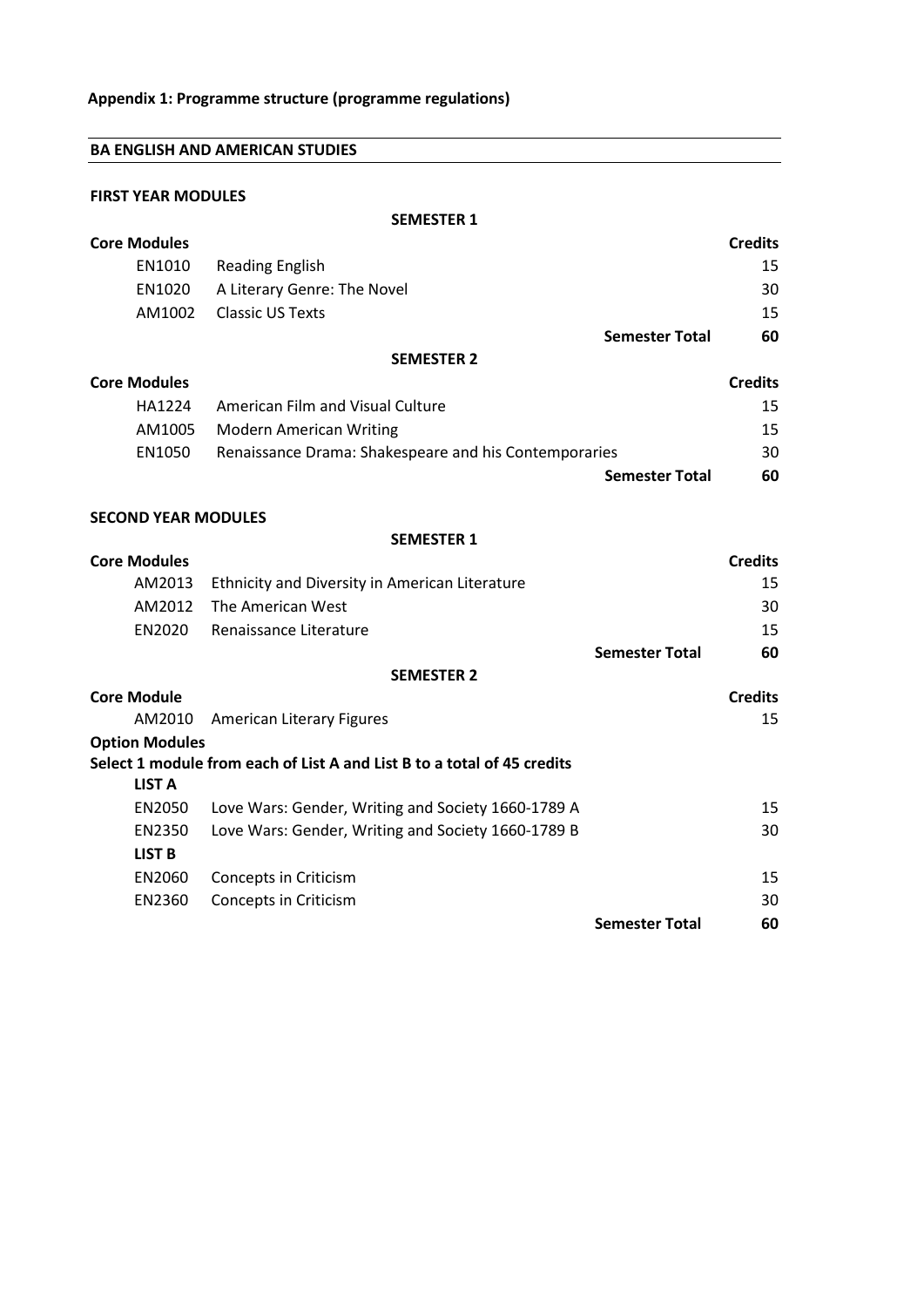#### **THIRD YEAR MODULES**

Option Modules will include modules from American Studies, Historical Studies, History of Art and Film and English with American Studies content.

#### **Students must take EITHER Route A in both semesters OR Route B in both semesters.**

#### **ROUTE A (English Dissertation route)**

#### **Students must take 60 credits of English (EN) modules, including the Dissertation, and 60 credits of other modules (AM/HA/HS).**

|        | <b>SEMESTER 1</b>                                                         |                |
|--------|---------------------------------------------------------------------------|----------------|
|        | Select 60 credits from list A and B, to include EN3010                    | <b>Credits</b> |
| List A |                                                                           |                |
| EN3010 | <b>English Dissertation</b>                                               | 30             |
| EN3147 | Romanticism: Revolutionary Writing from Blake to Shelley                  | 15             |
| EN3028 | Victorians: from Oliver Twist to the Picture of Dorian Gray A             | 15             |
| List B |                                                                           |                |
|        | Precise options will need to be confirmed, these are examples             |                |
| AM3024 | Modern American Poetry                                                    | 15             |
| AM3038 | Coming of Age in America: Representing Adolescence in Fiction<br>and Film | 15             |
| HA3437 | New Chinese Cinema                                                        | 15             |
| HA3438 | <b>Hitchcock and Film History</b>                                         | 15             |
| HA3439 | Film and Art Journalism                                                   | 15             |
| HA3447 | Contemporary European Cinema                                              | 15             |
| HS3634 | The USA and the Vietnam War                                               | 15             |
| HS3662 | Crime and Punishment in African American History                          | 15             |
|        | <b>Semester Total</b>                                                     | 60             |
|        | <b>SEMESTER 2</b>                                                         |                |
|        | Select 60 credits from list A and B                                       | <b>Credits</b> |
| List A |                                                                           |                |

| EN3030 | Modern Literature                                                        | 15 |
|--------|--------------------------------------------------------------------------|----|
| EN3340 | Post-War to Postmodern: Literature 1945 - Present Day B                  | 30 |
| List B |                                                                          |    |
|        | Precise options available will need to be confirmed, these are examples. |    |
| AM3022 | American Autobiography and American Literature                           | 15 |
| AM3039 | Modern Monsters: The Other in Contemporary American Texts                | 15 |
| EN3112 | Fantasy Literature and the Middle Ages                                   | 15 |
| EN3124 | Woman and the Feminine in Medieval and Renaissance                       | 15 |
|        | Literature                                                               |    |
| EN3128 | Late Victorian Gothic                                                    | 15 |
| EN3141 | Representing the Holocaust                                               | 15 |
| EN3144 | The Thatcher Factor                                                      | 15 |
| EN3155 | Medicine and Literature                                                  | 15 |
| EN3158 | Jane Austen: Novels, Contexts, Adaptations                               | 15 |
| EN3159 | Modern European Fiction                                                  | 15 |
| EN3160 | Advanced Old English Language                                            | 15 |
| EN3171 | <b>Historical Fiction</b>                                                | 15 |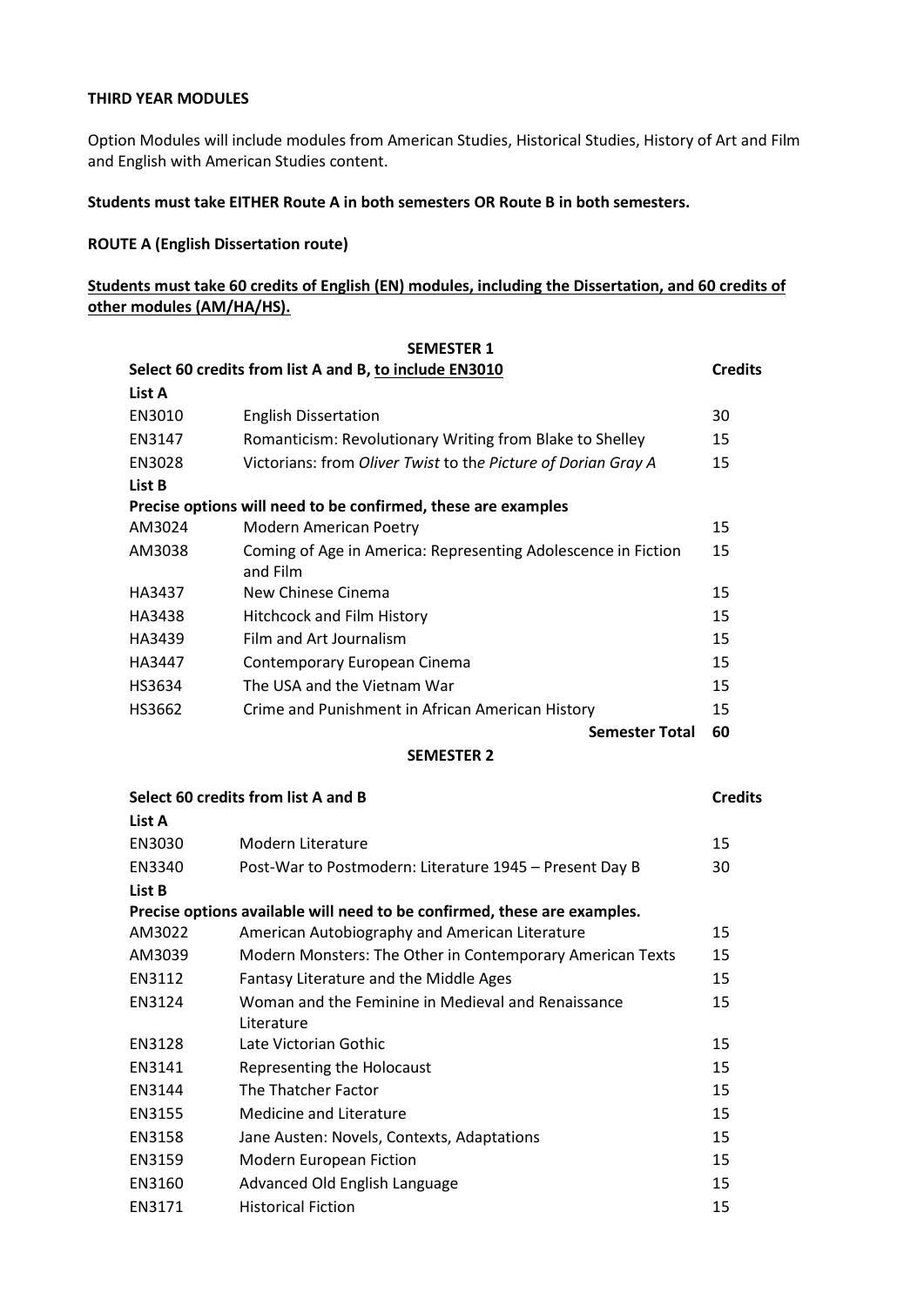| EN3175 | <b>Understanding Screenplays</b>                          |                       | 15 |
|--------|-----------------------------------------------------------|-----------------------|----|
| EN3190 | Kingdoms of Ice and Snow: Exploration in Writing and Film |                       | 15 |
| EN3194 | Tragedy                                                   |                       | 15 |
| EN3202 | Austen in Antigua                                         |                       | 15 |
| EN3204 | <b>Writing for Laughs</b>                                 |                       | 15 |
| EN3206 | Language, Power and Persuasion                            |                       | 15 |
| EN3208 | Sex and Sensibility: Women Writing, Revolution            |                       | 15 |
| HA3030 | Women in Cinema                                           |                       | 15 |
| HS3680 | Women in American Society                                 |                       | 15 |
| HS3680 | Indigenous Peoples of the Americas, C1350-1650            |                       | 15 |
|        |                                                           | <b>Semester Total</b> | 60 |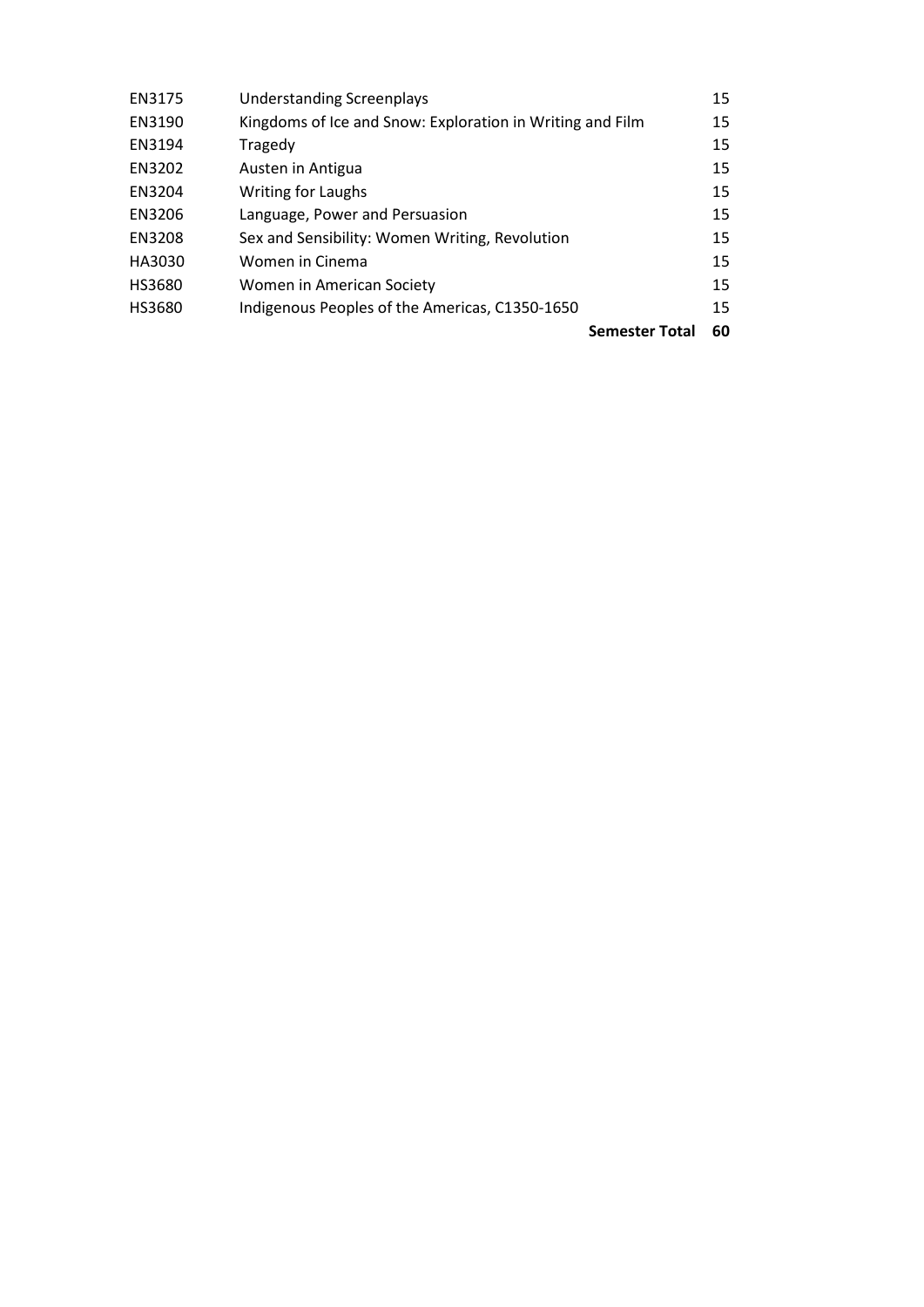#### **ROUTE B (American Studies Dissertation route)**

# **Students must take 60 credits of English (EN) modules and 60 credits of other modules (AM/HA/HS ), including the dissertation in both semesters.**

|                  | <b>SEMESTER 1</b>                                                                                      |                |
|------------------|--------------------------------------------------------------------------------------------------------|----------------|
|                  | Select 60 credits from list A and B, to include AM3001                                                 | <b>Credits</b> |
| List A           |                                                                                                        |                |
| AM3001           | <b>American Studies Dissertation</b>                                                                   | 30             |
| EN3147           | Romanticism: Revolutionary Writing from Blake to Shelley                                               | 15             |
| EN3028           | Victorians: from Oliver Twist to The Picture of Dorian Gray A                                          | 15             |
| List B           |                                                                                                        |                |
| AM3022           | Precise options will need to be confirmed, these are examples<br>Autobiography and American Literature | 15             |
| AM3039           | <b>Modern Monsters</b>                                                                                 | 15             |
| AM3024           | The Forms of Modern Poetry                                                                             |                |
| EN3073           | The Child Writer                                                                                       | 15             |
| EN3078           | Love and Death: The Nineteenth Century Novel in Russia and                                             | 15             |
|                  | France                                                                                                 |                |
| EN3102           | <b>Feminist Fiction</b>                                                                                | 15             |
| EN3115           | Church and State in Medieval Literature                                                                | 15             |
| EN3119           | <b>Writing Voices</b>                                                                                  | 15             |
| EN3142           | Criminal Women in Early Modern Literature                                                              | 15             |
| EN3151           | <b>Classical Worlds</b>                                                                                | 15             |
| EN3161           | Postcolonial Afghanistan                                                                               | 15             |
| EN3169           | <b>Detective Fiction</b>                                                                               | 15             |
| EN3172           | Libertine Literature                                                                                   | 15             |
| EN3174           | <b>Writing Prose Fiction</b>                                                                           | 15             |
| EN3197           | On the Road Again: The Canterbury Tales after Chaucer                                                  | 15             |
| EN3199           | Clinical Encounters? Narratives of Doctors and Patients from the                                       | 15             |
|                  | Victorians to the Present Day                                                                          |                |
| EN3209           | The Living and the Dead in Nineteenth Century Literature and                                           | 15             |
|                  | Culture<br>Women in Cinema                                                                             | 15             |
| HA3030<br>HA3464 | Screen Gothic                                                                                          | 15             |
| HS3661           |                                                                                                        | 15             |
|                  | Slavery in the Americas                                                                                |                |
| HS3680           | Women in American Society                                                                              | 15             |
|                  | <b>Semester Total</b>                                                                                  | 60             |
|                  | <b>SEMESTER 2</b><br>Select 60 credits from list A and B, to include AM3001                            | Credits        |
| List A           |                                                                                                        |                |
| AM3001           | <b>American Studies Dissertation</b>                                                                   | 15             |
| EN3030           | Modern Literature                                                                                      | 15             |
| EN3340           | Post-War to Postmodern: Literature 1945 - Present Day B                                                | 30             |
| List B           |                                                                                                        |                |
|                  | Precise English Special Subjects options will need to be confirmed, these are examples                 |                |
| AM3022           | Autobiography and American Literature                                                                  | 15             |
| AM3039           | Modern Monsters: The Other in Contemporary American Texts                                              | 15             |
| EN3072           | <b>Advanced Marlowe</b>                                                                                | 15             |
| EN3112           | Fantasy Literature and the Middle Ages                                                                 | 15             |
|                  |                                                                                                        |                |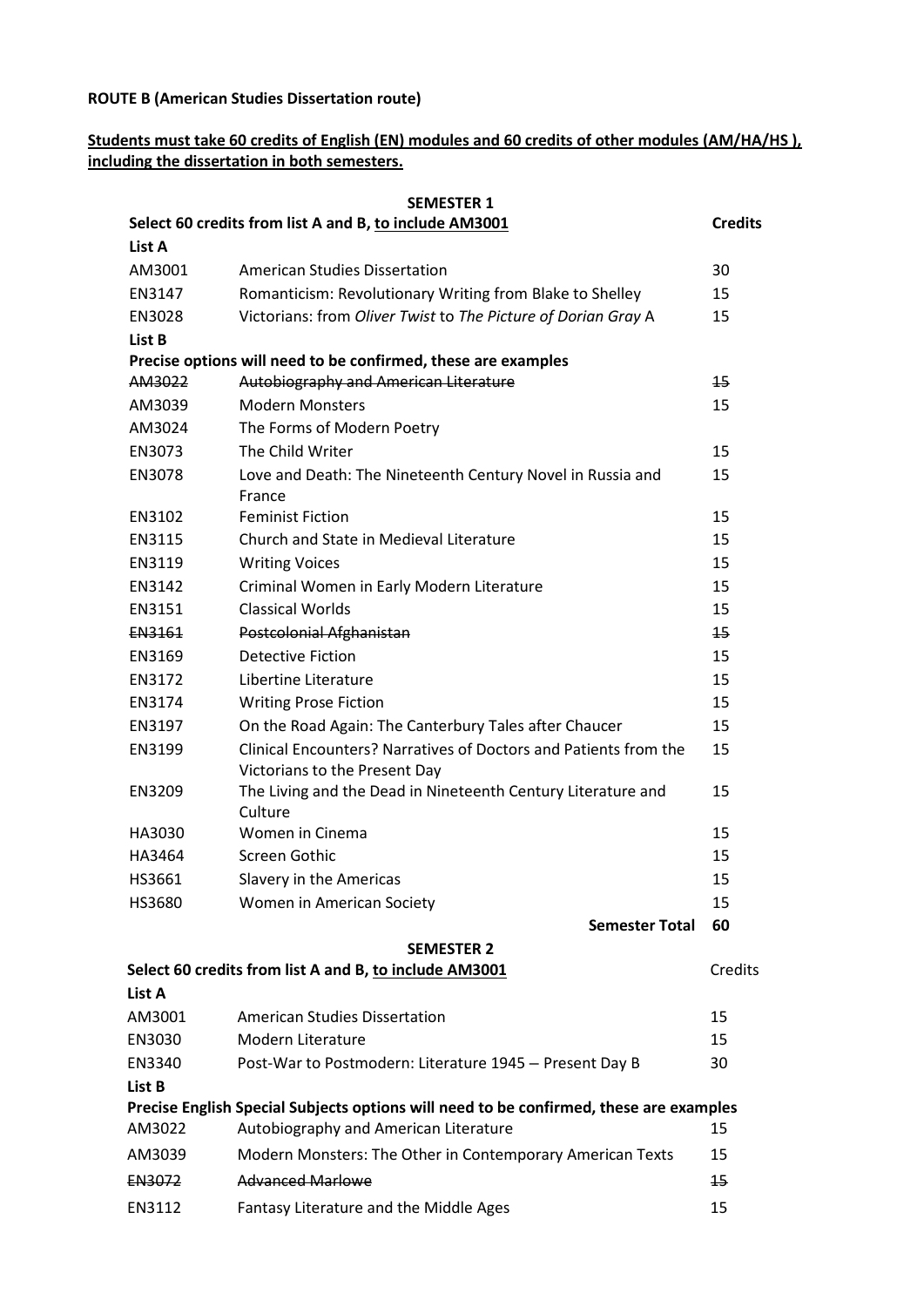| EN3124        | Woman and the Feminine in Medieval and Renaissance<br>Literature                                  | 15 |
|---------------|---------------------------------------------------------------------------------------------------|----|
| EN3128        | Late Victorian Gothic                                                                             | 15 |
| EN3141        | Representing the Holocaust                                                                        | 15 |
| EN3144        | The Thatcher Factor                                                                               | 15 |
| EN3155        | Medicine and Literature                                                                           | 15 |
| <b>EN3158</b> | Jane Austen: Novels, Contexts, Adaptations                                                        | 15 |
| EN3159        | <b>Modern European Fiction</b>                                                                    | 15 |
| EN3160        | Advanced Old English Language                                                                     | 15 |
| EN3171        | <b>Historical Fiction</b>                                                                         | 15 |
| EN3175        | <b>Understanding Screenplays</b>                                                                  | 15 |
| EN3190        | Kingdoms of Ice and Snow: Exploration in Writing and Film                                         | 15 |
| EN3193        | Writing the English Revolution: Literature of Politics in Milton &<br>Marvell                     | 15 |
| EN3194        | Tragedy                                                                                           | 15 |
| EN3199        | Clinical Encounters? Narratives of Doctors and Patients from the<br>Victorians to the Present Day | 15 |
| EN3204        | <b>Writing for Laughs</b>                                                                         | 15 |
| EN3206        | <b>Writing for Laughs</b>                                                                         | 15 |
| EN3208        | Sex and Sensibility: Women Writing, Revolution                                                    | 15 |
|               | <b>Semester Total</b>                                                                             | 60 |

#### **BA ENGLISH AND AMERICAN STUDIES WITH A YEAR ABROAD**

Students will be eligible, at the end of their first year, to transfer to a 4-year joint English and American Studies degree, with a year abroad spent either in the United States, or in the European Union at one of the partner institutions of the School of English, subject to the availability of places and satisfactory academic performance.

## **FIRST AND SECOND YEAR MODULES**

The first and second year will be the same as for BA English and American Studies (above)

#### **THIRD YEAR MODULES**

The third year will be spent taking modules at a partner institution in either the United States or the European Union.

#### **FOURTH YEAR MODULES**

The fourth year of studies will be as for the third year of the BA English and American Studies (above), but for students taking the American Studies dissertation option, students will take the following modules instead:

## **SEMESTER 1** AM3002 Dissertation with Research in the United States (A) 30 **SEMESTER 2** AM3002 Dissertation With Research in the United States (B) 15

## **Appendix 2: Module specifications**

See module specification database <http://www.le.ac.uk/sas/courses/documentation>

**Guided Independent Learning**